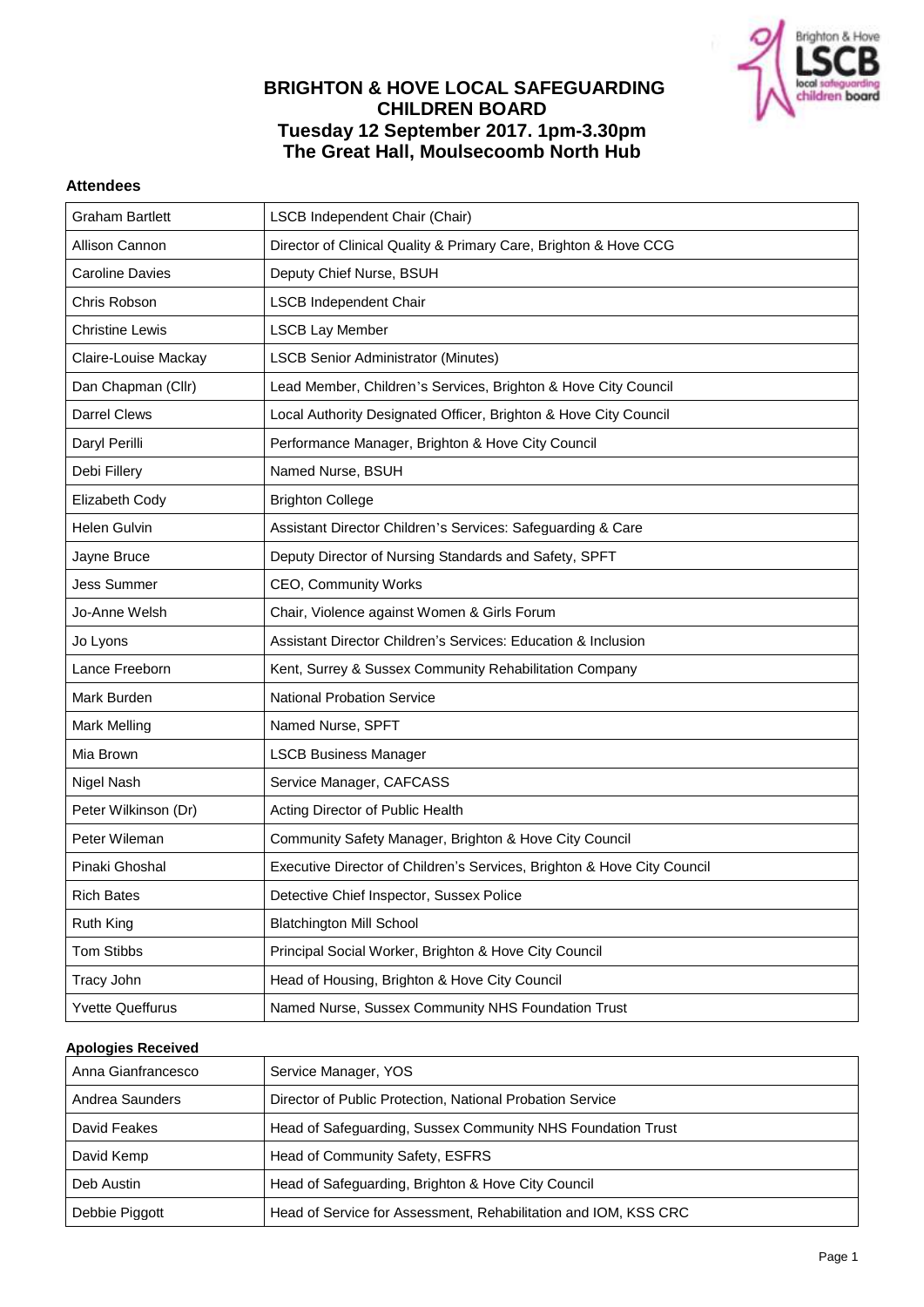| Diane Hull          | <b>Sussex Partnership NHS Foundation Trust</b>                    |
|---------------------|-------------------------------------------------------------------|
| Domenica Basini     | NHS England                                                       |
| Jo Tomlinson        | Designated Nurse, Brighton & Hove CCG                             |
| Jamie Carter (Dr)   | Designated Doctor for Child Protection, Brighton & Hove CCG       |
| Jason Tingley       | Sussex Police Lead                                                |
| Kerry Clarke        | Public Health Strategic Commissioner Children's Services, BHCC    |
| Mary Flynn (Dr)     | Named Doctor, Brighton & Hove CCG                                 |
| Natasha Watson      | Managing Principal Lawyer, Brighton & Hove City Council           |
| Nicola Ranger       | Chief Nurse, BSUH                                                 |
| Peter Castleton     | Head of Community Safety, Brighton & Hove City Council            |
| Rebecca Conroy      | Greater Brighton Metropolitan College                             |
| Richard Chamberlin  | Roedean School                                                    |
| Terri Fletcher      | Director, Safety Net. Community & Voluntary Sector Representative |
| <b>Tracy Bowers</b> | <b>Hertford Infant School</b>                                     |

# **1. Welcome and Introductions**

- Graham Bartlett welcomed the group, and introductions were made. Allison Cannon was greeted as the new lead for the Clinical Commissioning Group
- 1.2 This will be Graham Bartlett's last meeting as chair. Chris Robson will be taking over this role from the start of November. Chris was welcomed to the meeting as an observer. Chris comes from the Metropolitan Police where and has a wealth of experience in safeguarding.
- 1.3 This will also be Helen Gulvin's last meeting as she is retiring from the post of Assistant Director of Children's Services, and Graham Bartlett took the opportunity to thank her for her commitment to the Board.
- 1.4 Graham Bartlett reminded all members to declare any conflicts of interest should they arise.

#### **2. Minutes of Last Meeting**

2.1 The Minutes of the last LSCB meeting on 7 June 2017 were agreed for accuracy.

#### **3. Matters Arising**

- 3.1 The LSCB considered the circulated update on matters arising from the last LSCB meeting on 7 June 2017.
- 3.2 (Early Help Group) School representation on the Early Help Group has been discussed and it was agreed that the current arrangements are sufficient.
- 3.3 (LSCB Neglect Strategy) This has been circulated to the Community & Voluntary sector and is still out for comment. It will be circulated for consideration by the Safeguarding Adults Board. The Participation & Engagement Subcommittee discussed how this can be promoted in organisations at their August meeting.
- 3.4 The Training Need Analysis has been amended as requested.

#### **4. Update from Leadership**

 $\overline{a}$ 

4.1 The Leadership Group<sup>1</sup> last met on 9 August 2017 and the minutes have been circulated to the Board.

 $^1$  This group consists of the chairs of the LSCB Subcommittees and helps us co-ordinate the ongoing work to meet Business Plan objectives.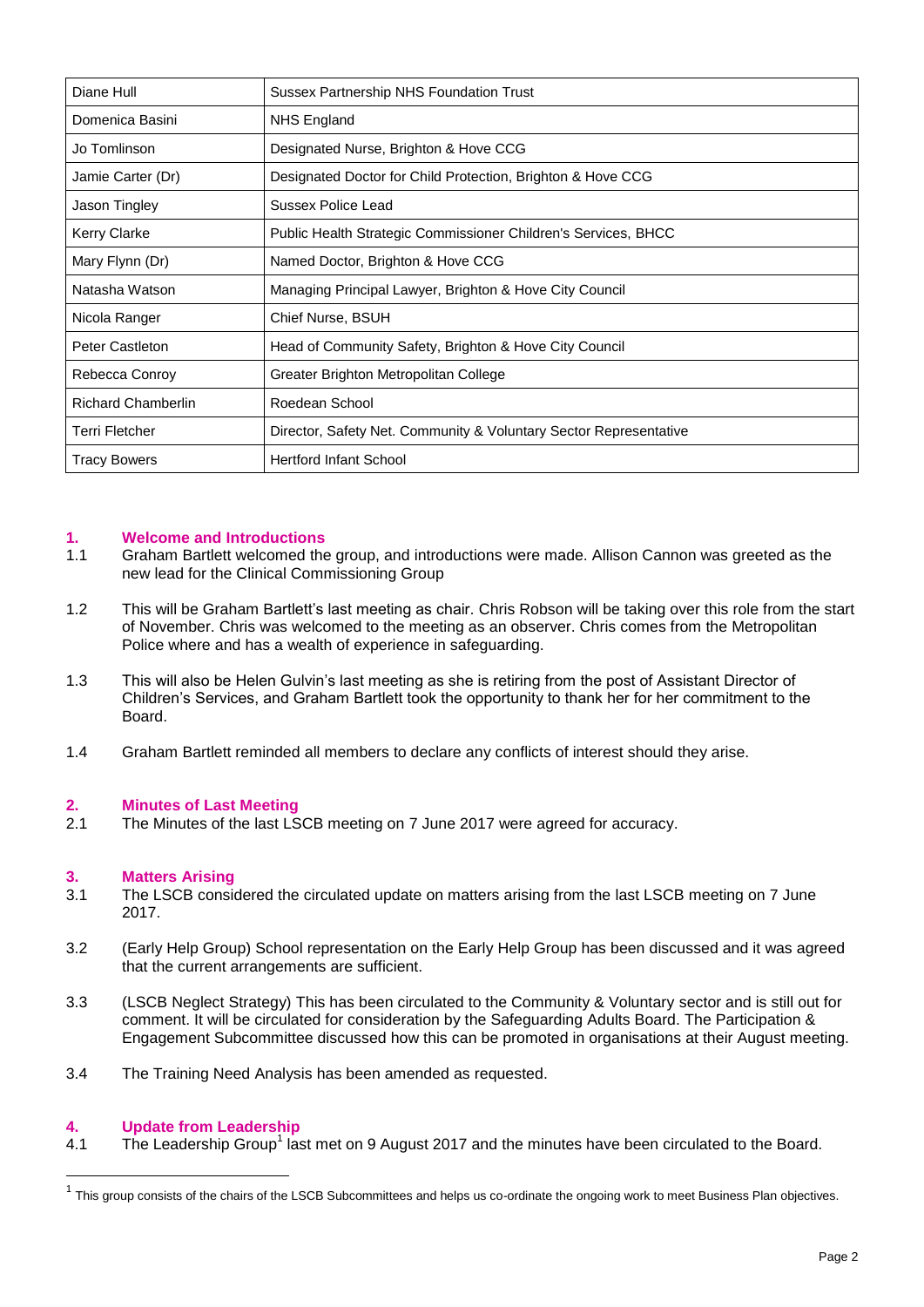- 4.2 The Leadership Group heard that Mia Brown has spoken to Diane Hull, Executive Director of Nursing and Quality, at Sussex Partnership NHS Foundation Trust about the need to improve the trust's attendance at our subcommittees. This will be further explored later in the agenda when we hear about their internal review of safeguarding.
- 4.3 The Learning & Development Subcommittee are progressing work on this year's Learning Together to Safeguard Sussex week which will bring together the LSCBs and SABs from across the county with Community Safety Partnerships to promote safeguarding and hold a wide range of learning events. The week will run from 27 November – 1 December 2017, and will open with a Neglect Conference with a range of external speakers.
- 4.4 The Monitoring & Evaluation Subcommittee reported that their next multi-agency audit is underway on Children with Disabilities, and Deb Austin will chair a moderation event to bring together partner's audits at the end of this month. The second audit planned for 2017-18 will be on familial CSA to tie into the next JTAI theme.
- 4.5 The Health & Wellbeing Board have made a recommendation to the LSCB and the SAB that a joint audit should be undertaken to look at how we support families where parents have a learning disability. Graham Bartlett agreed to this approach. **Action: Both the LSCB Monitoring & Evaluation Subcommittee and the SAB Q&A Subgroup will consider how to move forward.**
- 4.6 The Leadership Group had a lengthy discussion around the CSA/CSE Prevent, Protect and Early Identification Subcommittee and the Vulnerable Children & CSE Strategic Group, and how the LSCB's oversight and accountability of exploitation will be affected by the formation of the Adolescent Board. It was agreed that the remit of these groups needs to be looked at to avoid duplication or confusion. Mia Brown will draft Terms of Reference and a proposal for a way forward be presented for approval at the December Board meeting.

# **5. Learning from relationships: an evaluation of relationship-based practice in Brighton & Hove**

- 5.1 Tom Stibbs, Principal Social Worker for Brighton & Hove City Council, was welcomed to the meeting to present "Empathy, Tenacity and Compassion': An evaluation of relationship-based practice in Brighton & Hove". The new model of relationship based practice was introduced across Children's Social Work Services in October 2015 after having listened to staff, families and partner agencies. This was a whole system change, including:
	- A new vision of social work for Brighton & Hove based on social workers building relationships with families and using those relationships to affect change;
	- Service redesign the 'Team Around the Relationship', social work teams redesigned as pods that work collaboratively and provide continuity for families;
	- Supervision model group supervision and Reflective Practice Groups introduced across the system as well as relationship-based management;
	- Recording system 'One Story' to avoid duplication and provide clarity for families and practitioners.
- 5.2 The ongoing evaluation has shown that the Team Around the Relationship provides the potential to make a difference for children and families. The key messages so far are that, in general:
	- Families have a better experience of social work
	- Social workers feel more supported and more able to make a difference for families
	- Relationship based practice seems to be support safe and stable family lives for children
	- The model of practice seems to have decreased demand for high level social work interventions.
- 5.3 The Family Children & Learning Directorate will keep developing the new model, and include the learning from the evaluation so far. One of the recommendations was that they needed to include, and learn from, more robust feedback from partners and other agencies, so Tom Stibbs encouraged the Board to think about whether they could be included in the evaluation of relationship-based social work going forward, and to offer them the opportunity to provide feedback.
- 5.4 Yvette Queffurus said that she has seen a lot of strengths in the model of relationship based practice, but gave feedback that the premise of knowledge being shared across a pod is not working in all cases, so when the primary worker is absent the other social workers & manager are not able to assist. Tom Stibbs agreed that there is an intention that there would be more collaborative working in the teams, and that the smaller pods should allow for managers to have oversight of all cases. Helen Gulvin said that she has heard evidence of where this is working well, but would welcome feedback when this is not the case.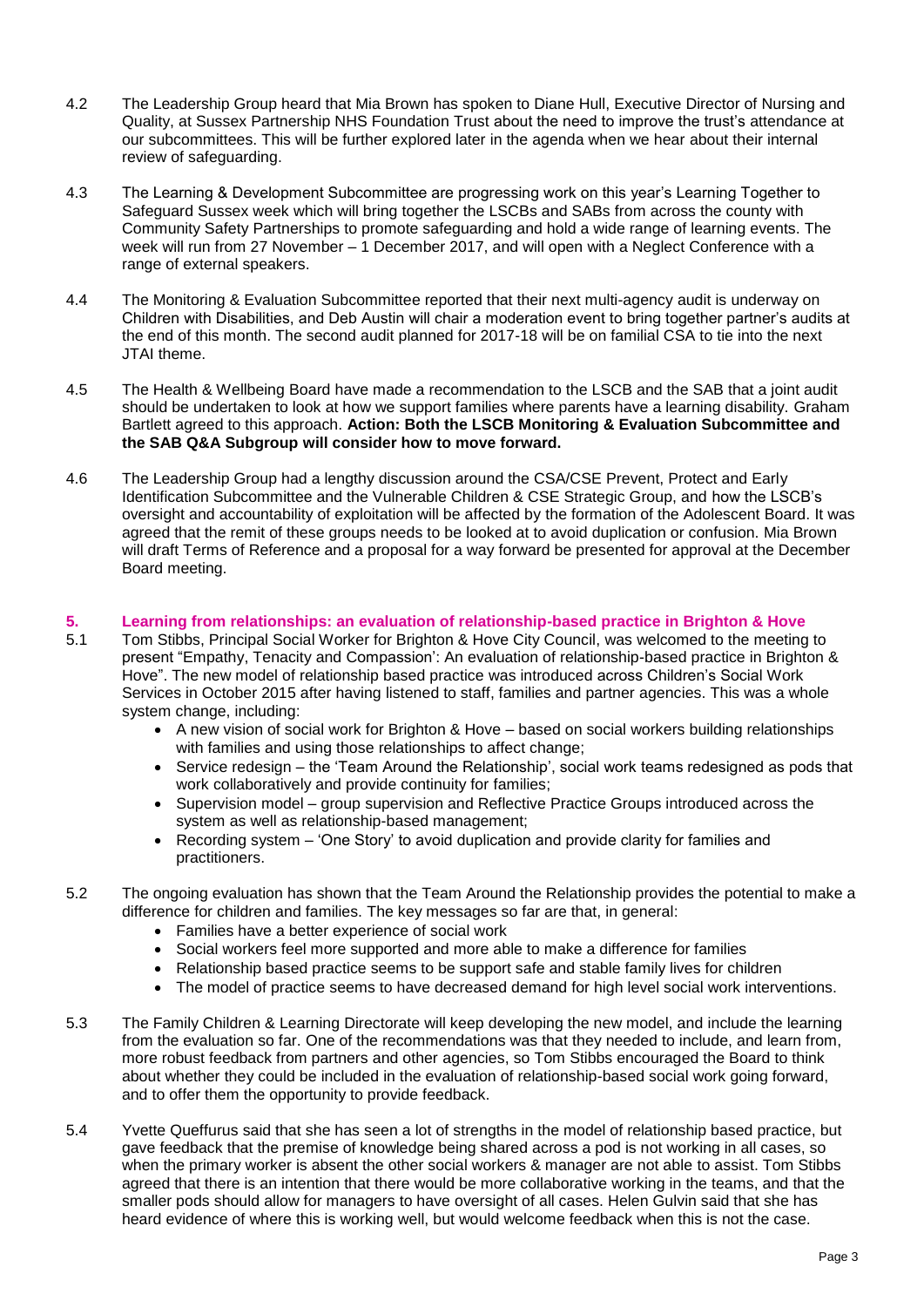Yvette Queffurus gave assurance that she does talk to the pod manager or head of service when instances are brought to her attention, and will also raise cases for discussion at the Child Protection Liaison Group.

- 5.5 Jo Lyons said that two years ago, before the change in practice, she would often receive calls from schools to raise issues with poor communication from Social Workers, but this is no longer the case. She feels that this may be credited to a more open culture in Social Work. Elizabeth Cody praised work undertaken by B&H social work. Ruth King said that at Blatchington Mill their relationship with social work is predominantly good, with the occasional friction around perceived best outcomes.
- 5.6 Debi Fillery said that the hospital find it preferable to work with the teams in Brighton & Hove because of the pod structure, and that they find other authorities who change social worker at the time of the conference very confusing to work with.
- 5.7 Pinaki Ghoshal said that another positive outcome from the new model is that, as of this month, there has been no agency social worker use. This will make a much bigger difference in terms of continuity and consistency. Graham Bartlett said that there is a recurring theme in national Serious Case Reviews of inconsistency in workers, and it is good to see that children in Brighton & Hove will have this continuity throughout their journey.
- 5.8 Helen Gulvin said that a main aim of this change was to achieve better outcomes for our children, and that they are starting to see less children going into care. The pods own their own workload, and there is a sense of healthy competition between the different teams around performance.
- 5.9 Jo Lyons said that some of the City's schools are now working in geographical clusters and that they would be welcome to go to the clusters to gather feedback. She suggested that this could be done in tandem with the work with partners on the review of the Early Help Structure.
- 5.10 Richard Bates had no negative feedback to give from Sussex Police. The majority of their contact with social work takes place in the MASH, which is now mature. The recent review of the MASH said that there should be more continuity of police representation, which they have now achieved, to build better relationships. There are some issues out of hours with the Emergency Duty Service, which is not part of the model, and the Board heard that the EDS have been invited to CPLG tomorrow to discuss some of the recent difficulties.
- 5.11 Peter Wilkinson suggested that the data in the report should go further back in time to give a bigger picture, and compare to national data where applicable.
- 5.12 The board were encouraged to email Tom Stibbs with any further feedback t[o Tom.Stibbs@brighton](mailto:Tom.Stibbs@brighton-hove.gcsx.gov.uk)[hove.gcsx.gov.uk](mailto:Tom.Stibbs@brighton-hove.gcsx.gov.uk)

## **6. Sussex Partnership Safeguarding Report**

- 6.1 Jayne Bruce presented the overview report from their internal review of safeguarding adults and children. It looks at a "snapshot" over three months to clarify and better understand the form and function of service provision for safeguarding within the trust.
- 6.2 The key changes that have been put in place following the review are to introduce an integrated safeguarding approach:
	- £200,000 has been invested to allow for four whole time post equivalents. This will allocate an additional 150 hours per week for safeguarding, with 37 hours for a Safeguarding Adults Advisor, and the remainder on Children's posts across the county.
	- A centrally located single point of contact will be established for all internal and external communications, systems and processes. This will be in place by the end of November, and partners will be invited to meet with the new team.
	- This team will consist of Safeguarding Lead Nurse, Deputy Named Nurses, Safeguarding Adults Advisor and a Business Manager.
	- They will provide enhanced support to the named Doctors role with improved continuity to manage ongoing referrals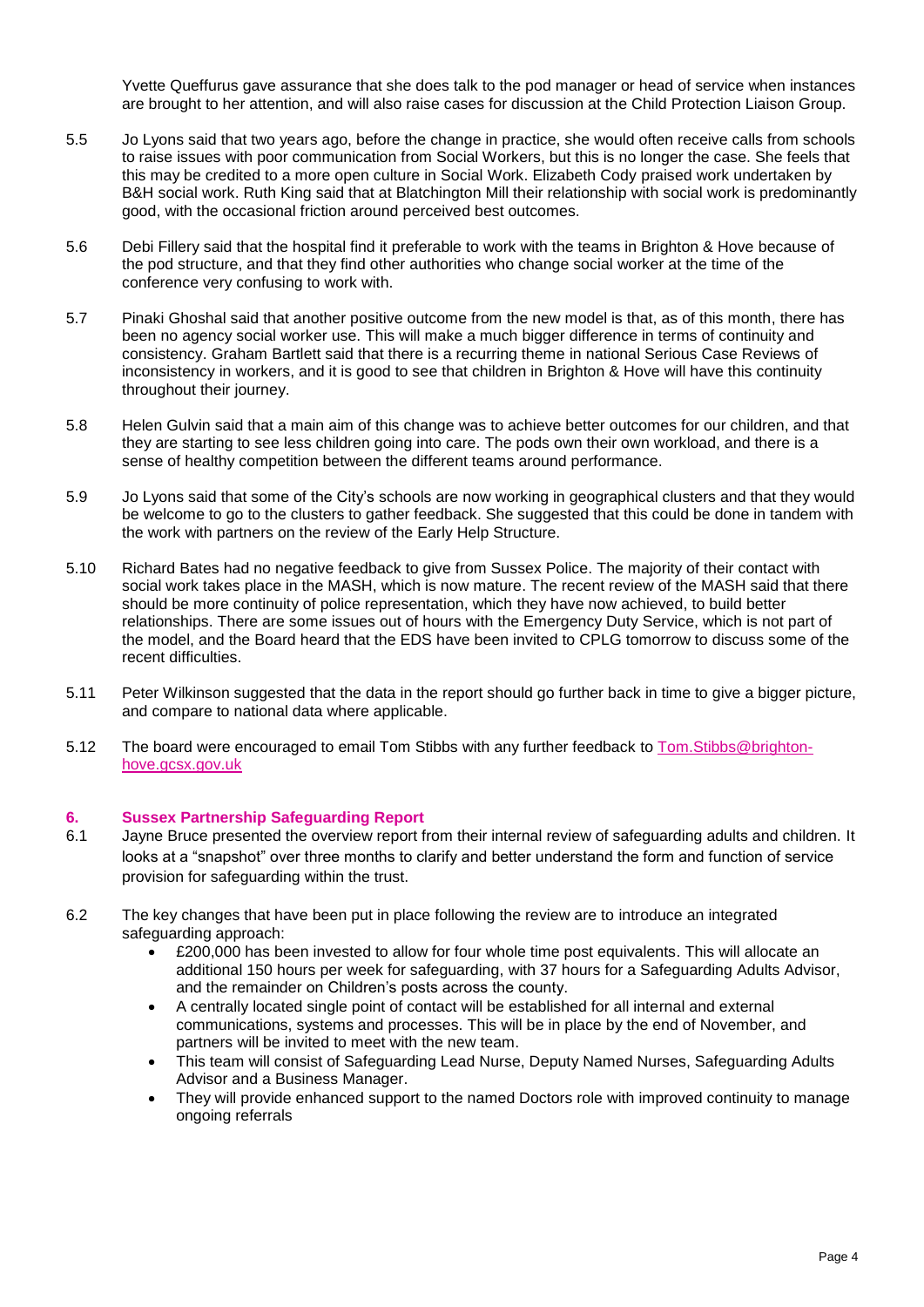# **7. Local Authority Designated Officer (LADO) Annual Report 2016-17**

- 7.1 Darrel Clews was welcomed to the meeting to present the LADO $^2$  Annual Report for 2016-17. He said that he had seen an increase in activity in the last year, with a particular spike in work in quarter 4 which was replicated throughout the South East following more disclosures after the high profile allegations of abuse in sport.
- 7.2 Last year saw a significant decrease in allegations against local authority foster carers. The LADO continues to be consulted about Standard of Care and complaints raised and there is no indication that this decrease raises any specific issues with reporting.
- 7.3 In the past year the LADO has started to raise the profile within the voluntary sector, and the trend in the steady decline of referrals regarding this sector over the past few years appears to have halted. The LADO considers the percentage still to be disproportionate given it is such a large employment sector, so this work is ongoing.
- 7.4 The LADO has been building a closer working relationship with the Hackney Carriage Service over the past few year, and this now appears to be coming to fruition with a rise in referrals regarding transport. The LADO has appeared in court as a witness for the Hackney Carriage Service when they have been refusing or revoking taxi licences due to safeguarding concerns.
- 7.5 The most significant increase in referrals has been within non-Local Authority residential homes following a children's home being deemed Inadequate by Ofsted in July 2016 (report published Sept 2017). The number of referrals from this unit immediately increased following the Ofsted inspection. Referrals to the Front Door for Families (FDFF) also increased during this period.
- 7.6 There were 40 Police investigations, and 12 Child Protection (S47) investigations following allegations in 2016-17. It is worth noting that the percentage of police investigations is significantly higher as the referrals may be about suitability, and the employee has no family/children; or there may be no named child warranting a Strategy Discussion for example in cases involving internet sharing of Indecent Images of Children.
- 7.8 Last year the LADO raised concern over the timescales for police investigations, and whether this was potentially due to the implementation of the Brighton Safeguarding Investigations Unit. This year the evidence reassuringly shows that only 20% of police cases have taken a year or more to complete with 70% being completed up to 3 months.
- 7.9 Very few of the referrals to the LADO transpired to being False or Malicious allegations, giving assurance that the contacts are appropriate.
- 7.10 There was an increase in referrals to the DBS following concerns about an individual's suitability or private life, including potential Host Families for language schools who have had had their own children removed. Language Schools are not regulated but representatives of many of the local language schools have developed a safeguarding forum which, whilst in its infancy, is invaluable in raising issues of safeguarding, practice and standards amongst it's members.
- 7.11 The national LADO network have drafted a set of standards of practice, aimed at ensuring parity between LADOs. Once these national expectation and guidelines have been ratified the will be brought to the LSCB to consider local implications.
- 7.12 Jess Summer asked what strategies had worked in raising awareness with the community & voluntary sector. Darrel Clews said that he has found taking the time to go out and meet organisations and explain his role more effective than communicating through newsletters etc. **Action: Jess Summer will check that the role of the LADO is referenced adequately in the suite of policies that Community Works provide.**  Darrel Clews said that some organisations do contact him to check when they are updating their policies.

## **8. LSCB Management Information Report**

8.1 Daryl Perilli was welcomed to the meeting to present the Management Information Report for the first quarter of 2017-18. The finer details of this have been analysed by the Monitoring & Evaluation

 2 The Local Authority Designated Officer (LADO), has overall responsibility for the management of allegations of Abuse against Adults who work with Children. The LADO provides advice and guidance, liaises with the Police, Social Care Teams, regulatory bodies such as Ofsted and other organisations as needed and ensures a consistent, fair and thorough process for both child and adult. Read more about our LADO at [http://brightonandhovelscb.org.uk/professionals/prof\\_lado/](http://brightonandhovelscb.org.uk/professionals/prof_lado/)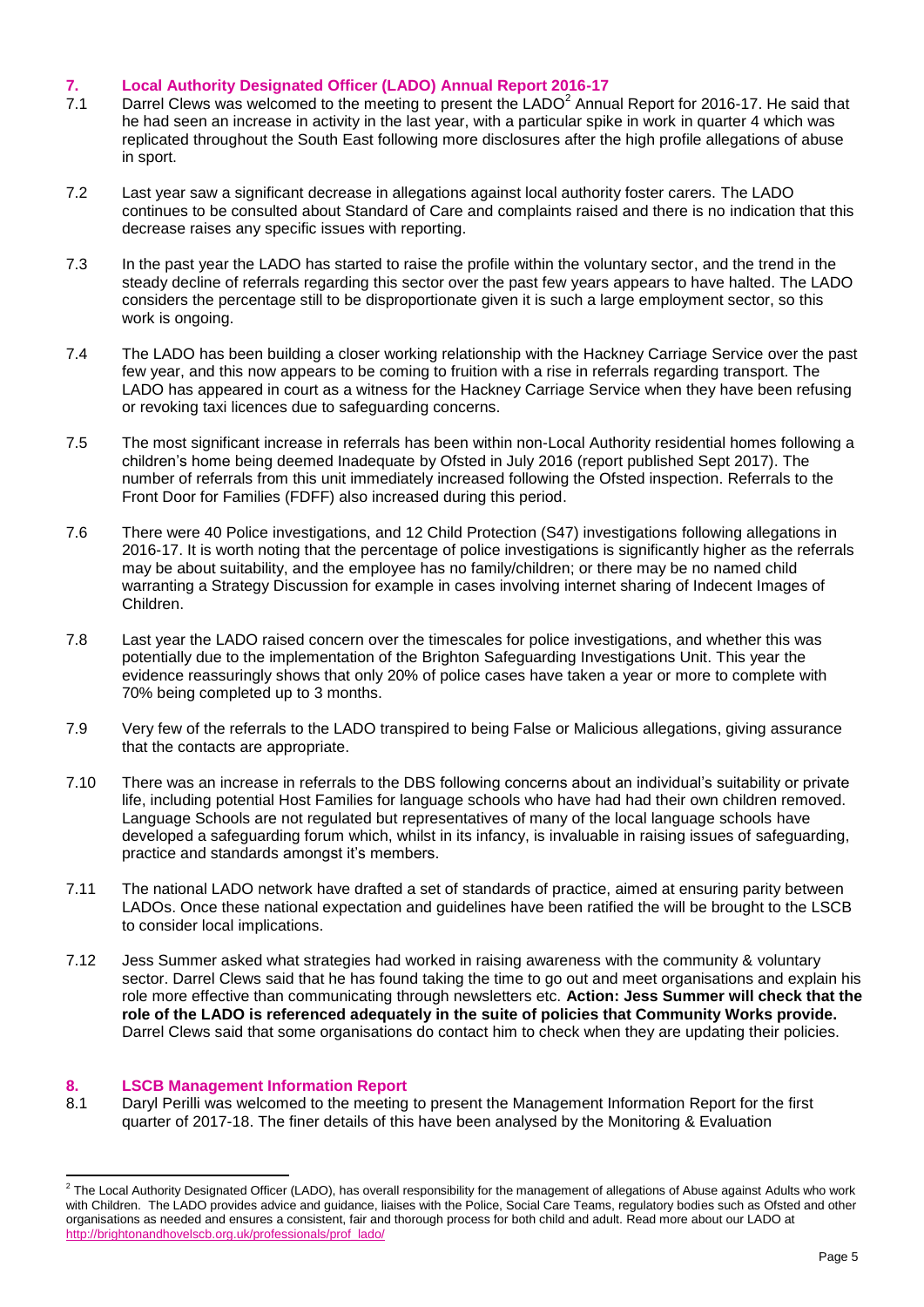Subcommittee who did not find a particular area of concern that they felt needed a more thorough investigation this quarter.

- 8.2 In the city and safeguarding snapshots, and Pinaki Ghoshal questioned the number of children classed as persistent absentees at the end of Spring Term 2017. He asked for clarity on whether this was a percentage those children recorded as absent rather than the whole schools population as this seemed misleading. **Action: Daryl Perilli to clarify the data on children missing from education.**
- 8.3 Daryl Perilli explained that the RAG ratings (red, amber, green) used on the dashboard are those in place in the Families, Children & Learning Directorate using their internal rationale against their targets. He then talked through the data on the previously circulated report.
- 8.4 Allison Cannon asked for the reason for the improvement in the number of Initial Child Protection Conferences (ICPCs) taking place within 15 working days. Helen Gulvin explained that they were having some internal staffing difficulties but these have now been rectified.
- 8.5 Pinaki Ghoshal explained that the children subject of a child protection plan is graded as red because it is in context with our statistical neighbours which is around 263. However if this figure fell by 100 we would be very worried as such a reduction would take a long time, so this indicator is likely to always be red. Helen Gulvin explained that they undertake a lot of quality assurance activity and are confident that the thresholds are correct and that these children need to be supported on plans.
- 8.6 Police data on CSE has been included on this dashboard for the first time, although unfortunately it was not submitted in time for some commentary to be included. Graham Bartlett said that this is a good start but we need to look at more information from sources that are not children's social care.
- 8.7 Richard Bates explained that the offences related to CSE are recorded on the system as a range of crimes, and they have to rely on this being flagged when analysing the data so there is room for human error. He suggested that more local information from the Op Kite meetings may be more meaningful to the Board. This will show us the fluctuations in the level of risk and better demonstrate the effects of the work to protect children. The Op Kite format is evolving to cover more broad forms of exploitation, including the Op Rattle work on County Lines and drugs, so this would provide us with an overview of multiple risks.
- 8.8 Pinaki Ghoshal asked if the 2016-17 data on Serious Sexual Offences is missing because comparative information was not available or because the number was zero. **Action: Richard Bates will share the sanitised version of the police's quarterly CSE report that they are producing**
- 8.9 Helen Gulvin asked whether the Adolescent Board's high level risk operational group will report in here once it is set up. They will look at all forms of exploitation, and Graham Bartlett agreed that the Management Information Report needs to reflect all the Business Priorities of the Board and will ask the Monitoring & Evaluation Subcommittee to continue to develop this so that it is more multi-agency.
- 8.10 Pinaki Ghoshal asked why there is no data on self-harm in the dashboard. Daryl Perilli explained this is only published annually, and that the in-depth report presented at the December Board was a more thorough investigation of this indicator. Ruth King asked if the number of admissions in the snapshot was people or individual presentations, and Peter Wilkinson said that the reporting mechanism won't look at individuals so it will be the total admissions for the year. Jayne Bruce said that young people may receive urgent health services due to self-harm injuries but this may not be recorded as the primary reason for their attendance. Debi Fillery agreed that young people may describe their reason for attendance in a number of ways, including feeling anxious or unwell. She suggested that we would get more meaningful information by looking at the number of referrals to the Mental Health Liaison Team.

## **10. Early Help Group Update**

- 10.1 Peter Wilkinson said that the Early Help Group will be having their second meeting tomorrow, 13 September 2017. They will look at:
	- The Early Help Self-Assessment, which has been developed by Sarah Colombo and is based on the Troubled Families approach, to help us better understand how developed Early Help is across the partnership and inform further work
	- An update from the Healthy Futures Team
	- The rejuvenation of the Early Help Strategy to be an LSCB protocol.
	- The updates that need to be made to the Thresholds document following the formation of the Front Door for Families